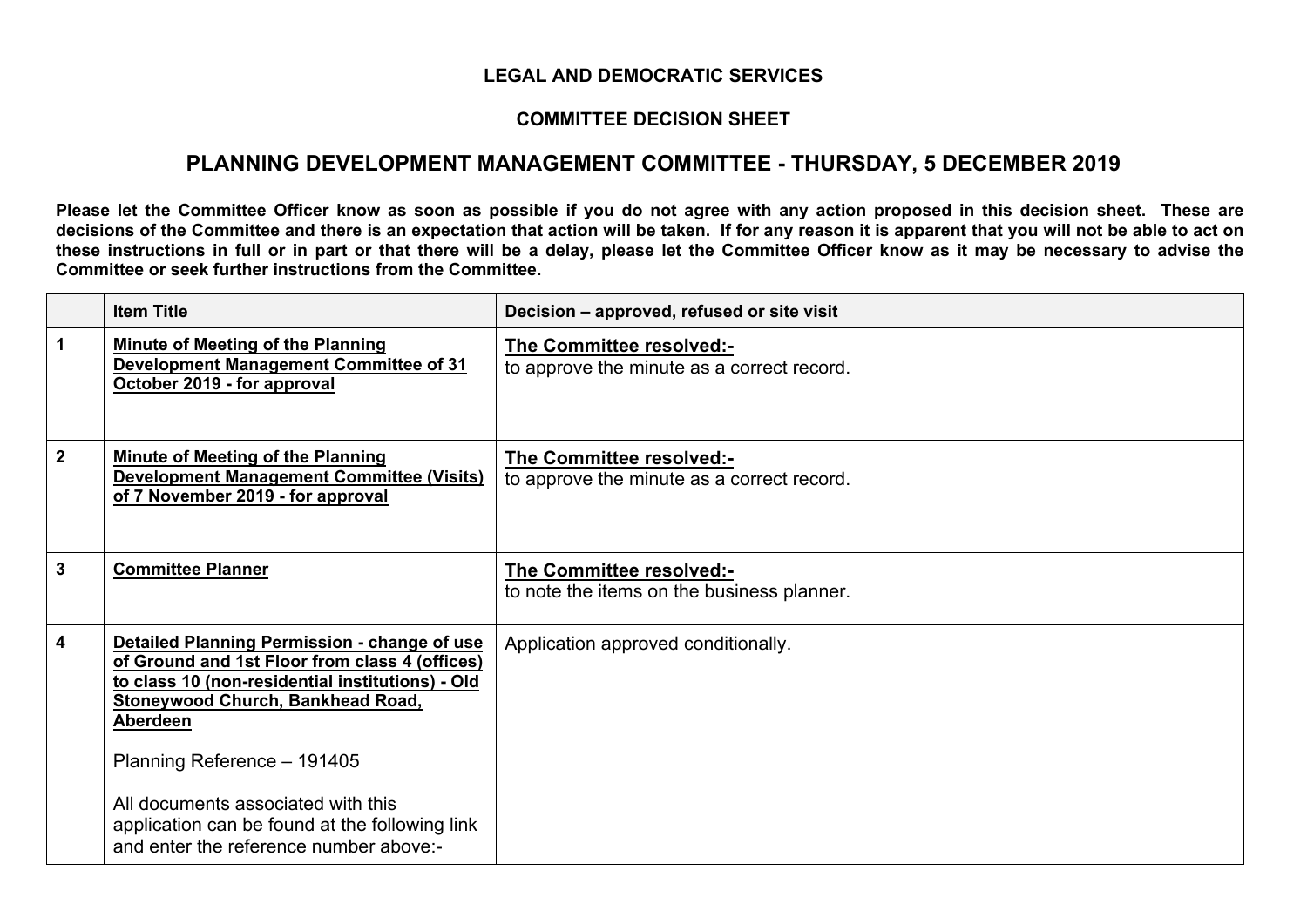|                         | <b>Item Title</b>                                                                                                                                                                                                                                                                                                                                                             | Decision - approved, refused or site visit                                               |
|-------------------------|-------------------------------------------------------------------------------------------------------------------------------------------------------------------------------------------------------------------------------------------------------------------------------------------------------------------------------------------------------------------------------|------------------------------------------------------------------------------------------|
|                         | Link.                                                                                                                                                                                                                                                                                                                                                                         |                                                                                          |
|                         | <b>Planning Officer: Robert Forbes</b>                                                                                                                                                                                                                                                                                                                                        |                                                                                          |
| 5                       | <b>Detailed Planning Permission for erection of</b><br>65-bed care home over 2, 3 and 4 storeys with<br>associated landscaping, car parking and<br>infrastructure - Marcliffe at Pitfodels,<br>Aberdeen<br>Planning Reference - 191074<br>All documents associated with this<br>application can be found at the following link<br>and enter the reference number above. Link. | Application deferred for a site visit which will take place on Tuesday 17 December 2019. |
|                         | Planning Officer: Gavin Clark                                                                                                                                                                                                                                                                                                                                                 |                                                                                          |
| 6                       | <b>Planning Permission in Principle - Residential</b><br>led development comprising approximately<br>258 residential flats set over between 4 and 7<br>stories, 616 sq.m of class 1 (Retail) riverside<br>park/open space and associated<br>infrastructure - South Esplanade West,<br><b>Aberdeen</b><br>Planning Reference - 181702                                          | Application deferred for a site visit which will take place on Tuesday 17 December 2019. |
|                         | All documents associated with this<br>application can be found at the following link<br>and enter the reference number above. Link.                                                                                                                                                                                                                                           |                                                                                          |
|                         | Planning Officer: Matthew Easton                                                                                                                                                                                                                                                                                                                                              |                                                                                          |
| $\overline{\mathbf{z}}$ | <b>Detailed Planning Permission - Sub-division</b><br>of existing ground floor flat into 2 flats<br>including conversion and alterations of<br>existing garage to form living space; car<br>parking and associated works - Northcote                                                                                                                                          | Application deferred for a site visit which will take place on Tuesday 17 December 2019. |